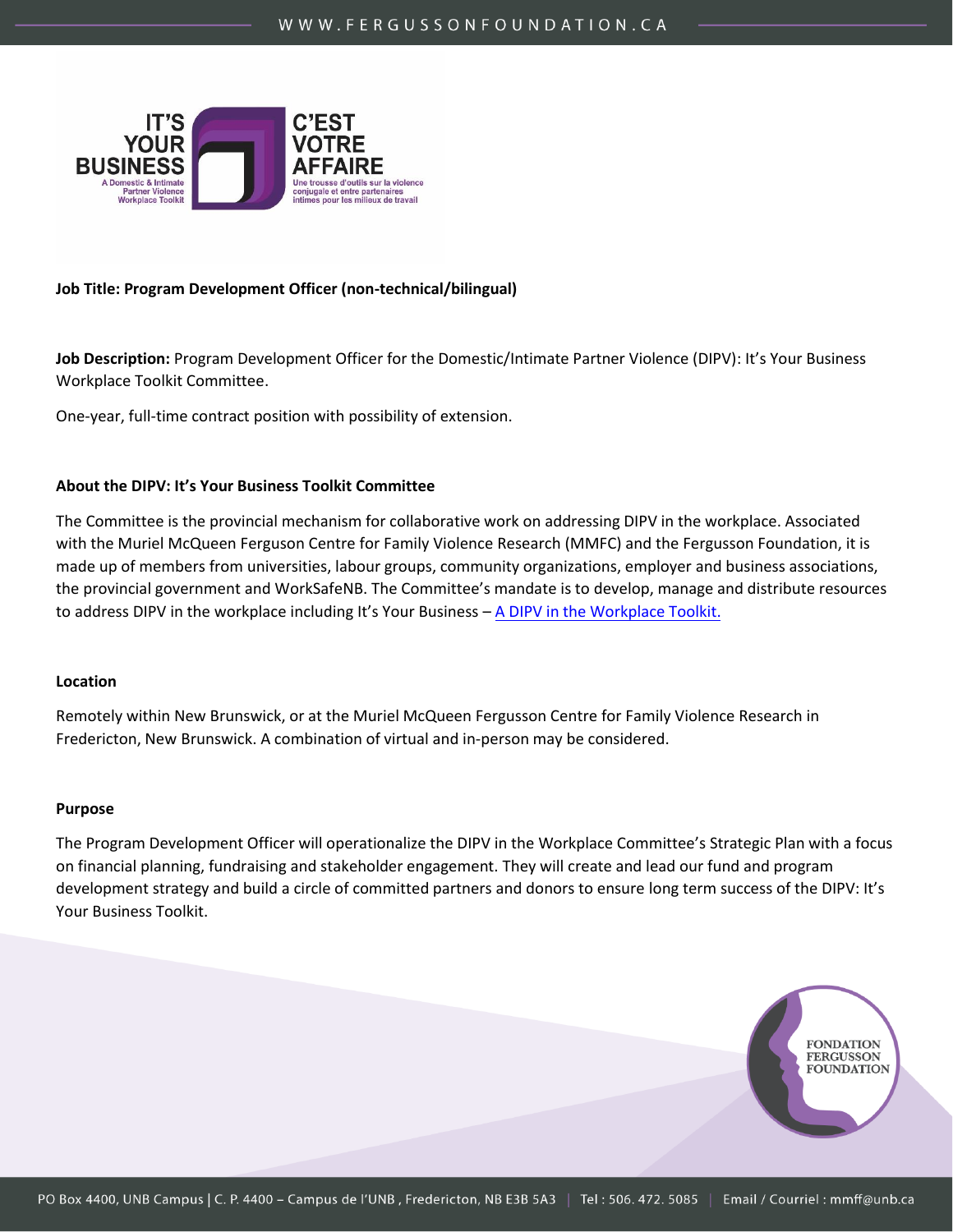### **Primary duties and responsibilities**

- Working with the Committee to develop a year-over-year budget based on the strategic priorities;
- Identifying and applying to federal, provincial and private funding opportunities;
- Identifying partnership opportunities for funding sources and to achieve program objectives;
- Identifying and working with stakeholders to identify needs and training opportunities;
- Promoting the Toolkit and identifying opportunities to develop and deliver knowledge transfer, training and resources to appropriate target groups.

# **Qualifications**

University or College degree in Business Administration, Human Resources, or a related field or an equivalent combination of training and experience.

At least 3 years relevant experience and demonstrated success in fundraising and organizational development.

# **Knowledge, skills, and abilities**

Knowledge and demonstrated experience in the following are essential:

- Stakeholder relations;
- Partnership-building;
- Fundraising and donor development.
- Non-Profit program development.

Other assets include:

- Project management skills
- Excellent interpersonal skills
- Familiarity with workplace wellbeing, health and safety principles
- Budgeting skills
- Strong computer Skills (MS Office)
- Ability to effectively communicate in both official languages

Experience working in, or professional knowledge of Domestic and Intimate Partner Violence and Gender-Based Violence is considered a strong asset.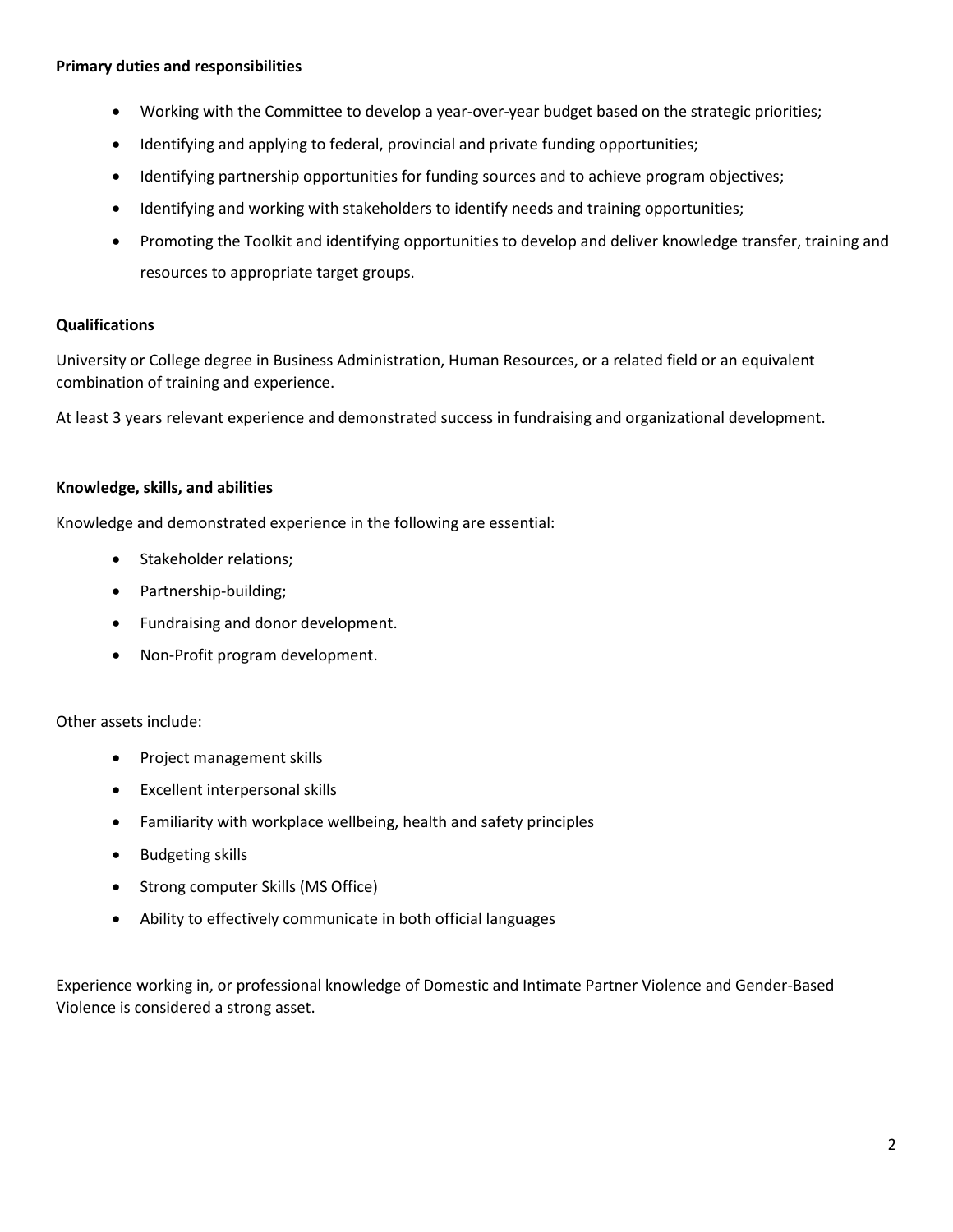### **Behavioural competencies**

The Program Development Officer should demonstrate competence in some or all the following:

Teamwork development: Work cooperatively and effectively with others to set goals, resolve problems, and make decisions that enhance organizational effectiveness.

Planning: Determine strategies to move the organization forward, set goals, create, and implement actions plans, and evaluate the process and results.

Ethical behaviour: Understand ethical behaviour and business practices and ensure that your own behaviour and the behaviour of others is consistent with these standards and aligns with the organization's values.

Effective communication: Speak, listen, and write in a clear, thorough, and timely manner using appropriate and effective communication tools and techniques.

Creativity and/or innovation: Develop new and unique ways to improve the organization's operations and create new opportunities.

Leadership: Positively influence others to achieve results that are in the best interest of the organization.

Decision-making: Assess situations to determine the importance, urgency, and risks, and make clear decisions that are timely and in the best interests of the organization.

Organization: Set priorities, develop a work schedule, monitor progress towards goals, and track details, data, information, and activities.

Problem-solving: Assess problem situations to identify causes, gather and process relevant information, generate possible solutions, make recommendations, and resolve the problem.

# **Compensation**

\$55,000-\$60,000 per annum.

# **Equity clause**

We provide equal employment opportunity for all applicants and employees and do not discriminate on the basis of race, ancestry, place of origin, colour, ethnic origin, citizenship, creed, sex, sexual orientation, gender identity, gender expression, age, record of offences, marital status, family status, disability, or any other characteristic protected by local law. We encourage applications from Black people, Indigenous people, and people of colour, people with disabilities, members of the 2SLGBTQ2IA+ community and those with varied areas of expertise and lived experiences.

# **Accessibility clause**

We welcome and encourage applications from people with disabilities. Accommodations are available on request for candidates taking part in all aspects of the selection process.